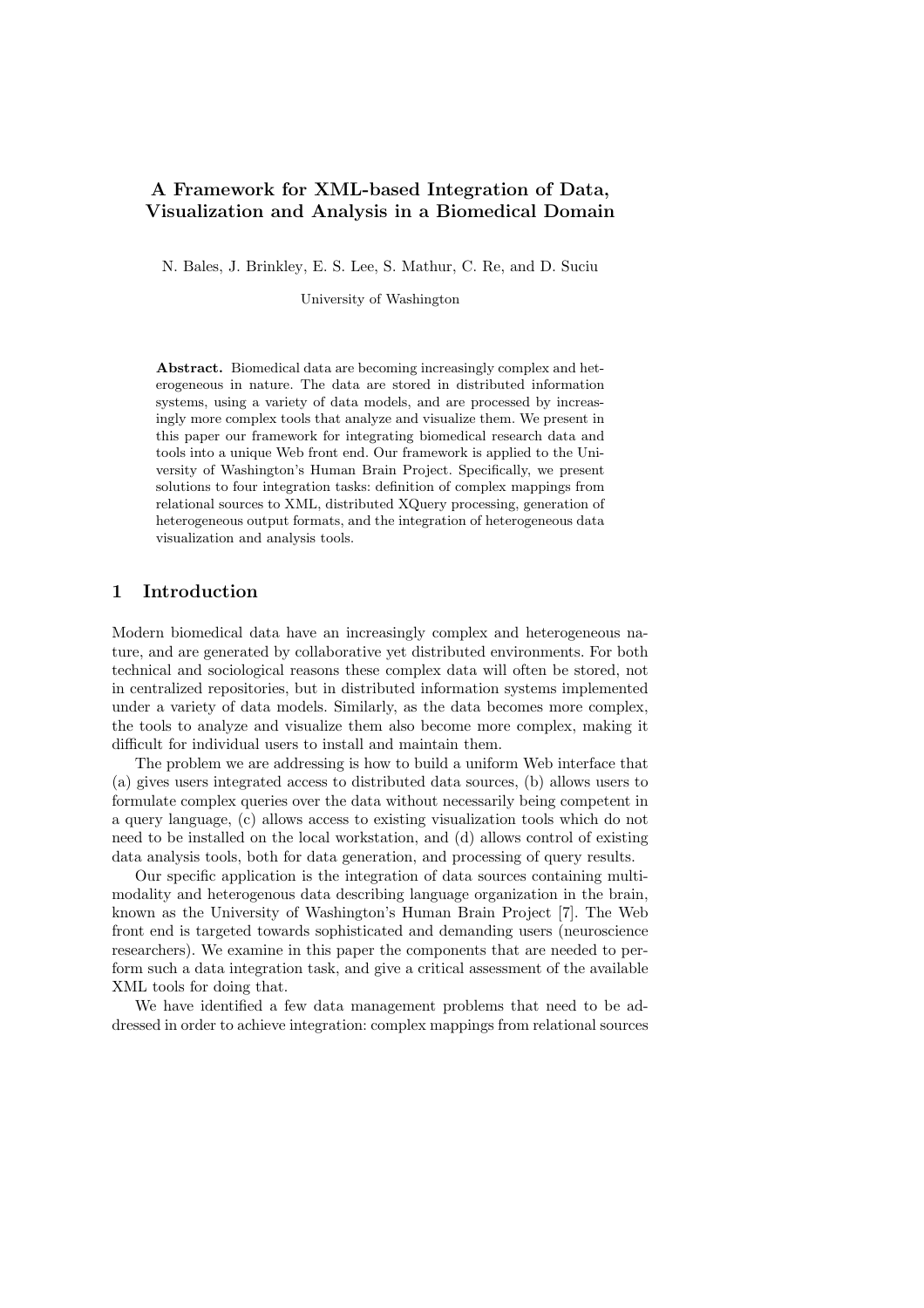to XML, distributed XQuery processing, graphical XQuery interfaces, generation of heterogeneous output formats, and integration of data visualization and analysis tools. The main contribution in this paper is to describe our framework for achieving the integration of data, queries, visualization, and analysis tools. Specifically, we make the following contributions:

- Complex Relational-to-XML Mapping In our experience, writing complex mappings from relational data to XML data was one of the most labor intensive tasks. We propose a simple extension to XQuery that greatly simplifies the task of writing complex mappings.
- Distributed XQuery We identify several weaknesses of the mediator model for data integration, and propose an alternative, based on a *distributed query* language. It consists of a simple extension to XQuery, called XQueryD [28], which allows users to distribute computations across sites.
- Heterogeneous Output Formats Users want to map the data into a variety of formats, either for direct visualization, or in order to upload to other data processing tools (spreadsheets, statistical analysis tools, etc). We describe a simple interface to achieve that.
- Heterogeneous Visualization Tools We propose an approach for integrating multiple data visualization tools, allowing their outputs to be incorporated into query answers.

# 2 Application Description

The driving application for this work is the University of Washington Integrated Brain Project, the goal of which is to develop methods for managing, sharing, integrating and visualizing complex, heterogeneous and multi-modality data about the human brain, in the hope of gaining a greater understanding of brain function than could be achieved with a single modality alone [7]. This project is part of the national Human Brain Project (HBP) [21], whose long-term goal is to develop interlinked information systems to manage the exploding amount of data that is being accumulated in neuroscience research.

Within the UW HBP the primary data are acquired in order to understand language organization in the brain. Because each type of data is complex, we have developed and are continuously developing independent tools for managing each type, with the belief that each such tool will be useful to other researchers with similar types of data, and with the aim of integrating the separate tools, along with external tools, in a web-based data integration system that relies on XML as the medium of data exchange.

The web-based integration system we are developing is called XBrain [35, 36]. The components that this system seeks to integrate include data sources, visualization tools and analysis tools.

### 2.1 Data Sources

We describe here three of the data sources in XBrain, which illustrate data stored in three different data models: relational, ontology, and XML.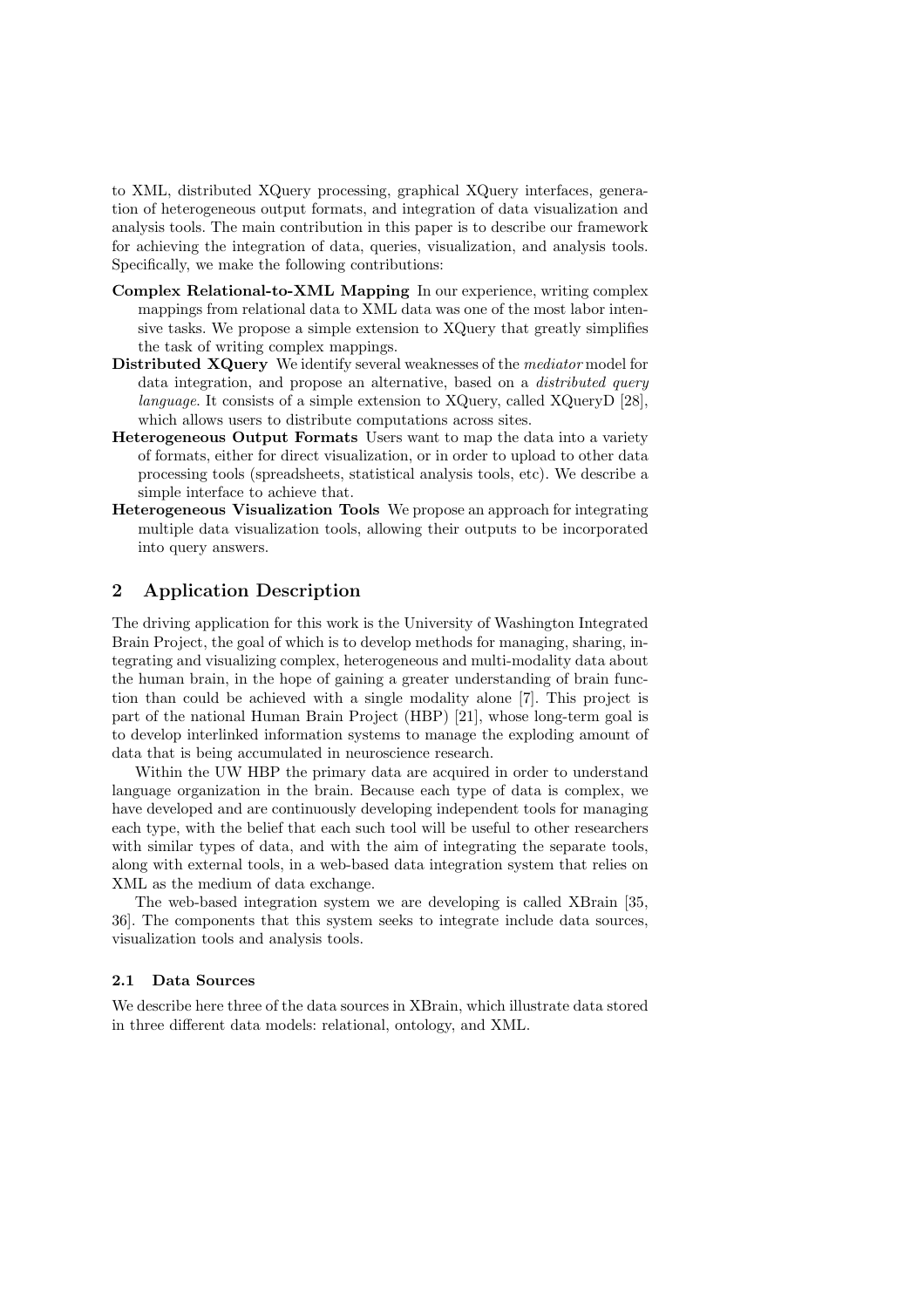A relational database: CSM (Cortical Stimulation Mapping) This is a patient-oriented relational database stored in MySQL, which records data obtained at the time of neurosurgery for epilepsy. The data primarily represent the cortical locations of language processing in the brain, detected by noting errors made by the patient during electrical stimulation of those areas. The database also contains the file locations of image volumes, 3-D brain models, and other data needed in order to reconstruct a model of the brain from MRI images, and to use that model as a basis for calculating the locations of the language sites. Data are entered by means of a web-based application [20], but only minimal browse-like queries were supported by the legacy application. The database has 36 tables containing 103 patients, and is 8MB in size.

An ontology: FMA (Foundational Model of Anatomy) This ontology is the product of a separate, major research project conducted over more than ten years at the University of Washington [30]. The FMA is a large semantic network containing over 70,000 concepts representing most of the structures in the body, and 1.2 million relationships, such as part-of, is-a, etc. The FMA relates to the CSM database through the names of anatomical brain regions where the stimulation sites are located: e.g. FMA could be used to find neighboring, contained, or containing regions of specific stimulation sites in CSM. The FMA ontology is stored and managed in Protege<sup>1</sup>, which is a general purpose ontology managing system, and does not support a query language. A separate project [27] built a query interface to FMA, called OQAFMA, which supports queries written in StruQL [15], a query language specifically designed for graphs.

An XML File: IM (Image Manager) As part of an anatomy teaching project we have developed a tool for organizing teaching images [5]. Each image has associated with it one or more annotation sets, consisting of one or more annotations. An annotation consists of a closed polygon specified by a sequence of image coordinates on the image and an anatomical name describing that region. As in the CSM database, the names are taken from the FMA. In the original project the data is stored in a relational database. For the purpose of integrating it in XBrain we converted it into a single XML document, because it is infrequently updated because it has a natural recursive structure. To query it, we use the Galax [13] XQuery interpretor.

### 2.2 Visualization Tools

Many tools for Web-based visualization and interaction with both 2-D and 3-D images have been developed, in our lab and elsewhere. For example, we have developed interactive tools for 2-D images [6], and tools for 3-D visualization of CSM and other functional language data mapped onto a 3-D model of a patient or population brain [26]. These tools are being integrated as part of the XBrain project. While each tool is designed to display a single image at a time, in XBrain we allow users to integrate images generated by several visualization tools with the data returned by queries.

 $^{\rm 1}$  http://protege.stanford.edu/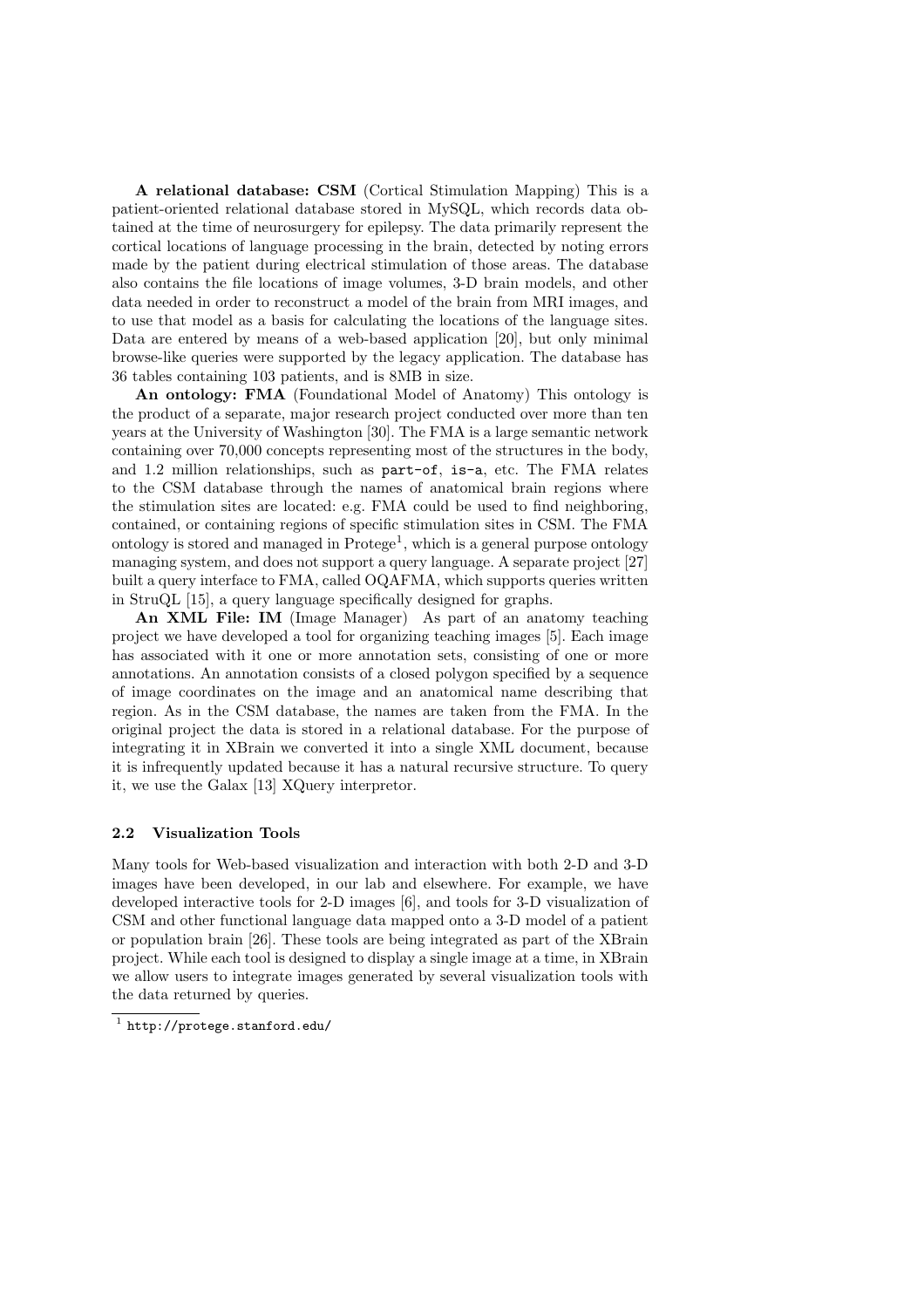### 2.3 Analysis Tools

Finally, users are sophisticated, and they generally develop or use various analysis tools to generate the data that are entered into the various data sources, or to further process the results of a query. An example tool for the UW HBP is the Visualization Brain Mapper (VBM) [19], which accepts a specification file generated from the CSM database, then creates a mapping of stimulation sites onto a generated 3-D model. A second example is our X-Batch program [18] which provides a plugin to a popular functional image analysis program while transparently writing to a backend database. These tools are being integrated into XBrain, by having queries generate appropriate data formats for them.

### 2.4 The Problem

The UW HBP data sources and tools illustrate the increasingly complex and heterogenous nature of modern biomedical data, as well as the increasingly collaborative yet distributed environment in which they are generated. These complex data are stored, not in a centralized repository, but in distributed information systems implemented under a variety of data models. The tools to analyze and visualize them are also quite complex, making it difficult for individual users to install and maintain them. Thus, the problem we are addressing is how to build a uniform Web interface that (a) gives users integrated access to distributed data sources, (b) allows users to formulate complex queries over the data without necessarily being competent in a query language, (c) allows access to existing visualization tools which do not necessarily need to be installed on the local workstation, and (d) allows control of existing data analysis tools, both for data generation, and processing of query results. XBrain is our proposed framework for addressing these problems.

### 3 The XBrain Integration Architecture

Our architecture is shown in Fig. 1. All sources store data in their native format and have to map the data to XML when exported to the query processor. Most mapped sources accept XQuery over their data, with one exception: OQAFMA accepts StruQL queries, because the rich structure of the ontology describing all of human anatomy requires a richer language than XQuery for recursive path traversals in the ontology graph. The data from all sources are integrated by a module supporting a distributed extension of the XQuery language (XQueryD). This module sends queries to the local sources and integrates the resulting XML data fragments. The resulting XML query answer can be presented to the user in one of multiple formats: as a plain XML file, as a CSV (Comma Separated Values) file, or a nested HTML file. In the latter case, the image anchors embedded in the XML file are interpreted by calling the appropriate image generation Webservices, and the resulting HTML pages together with complex images is presented to the user. The user inputs queries expressed in XQueryD through a JSP page. We describe the specific data management tasks next.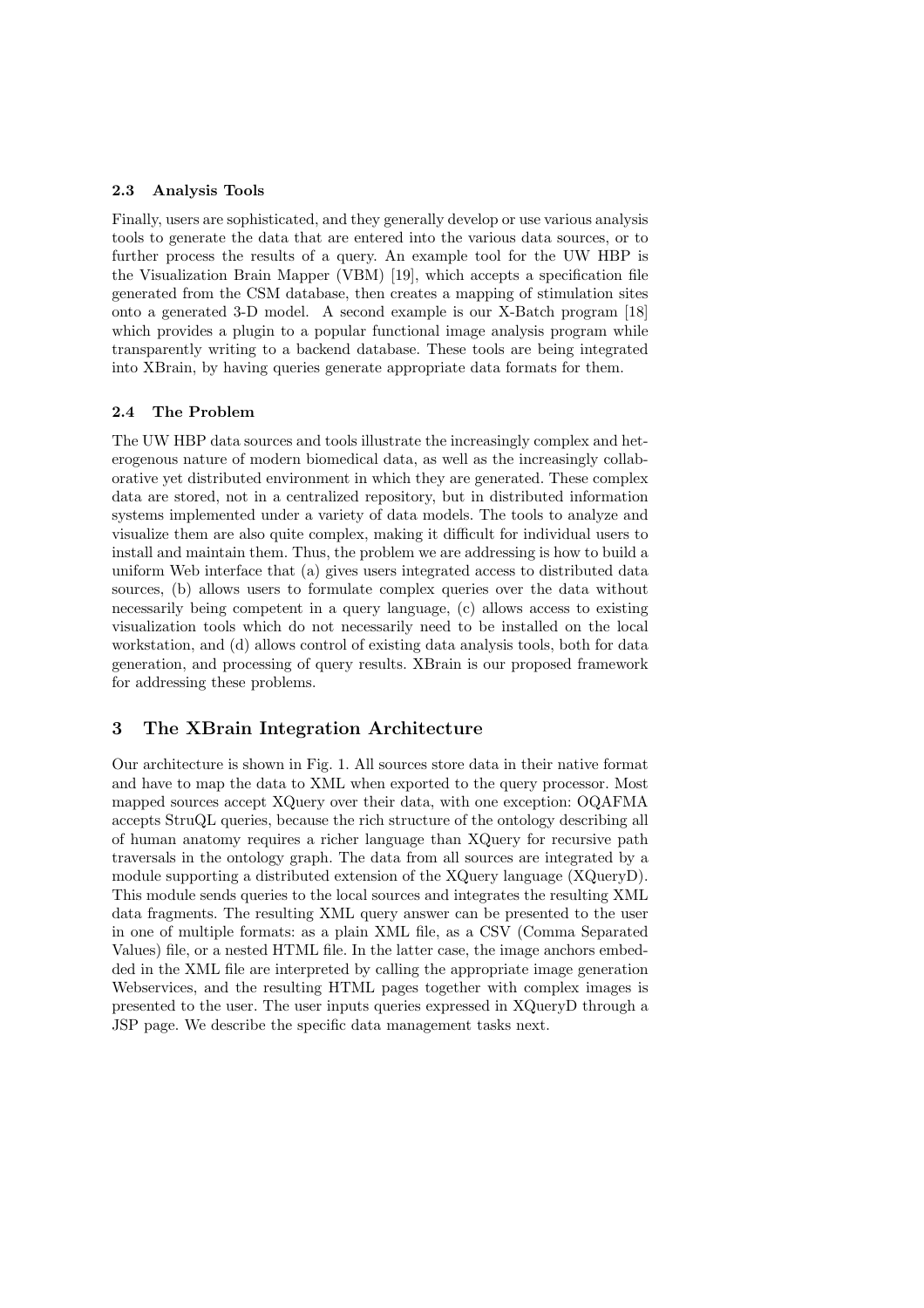

Fig. 1. The XBrain Integration Architecture.

# 4 Specific Data Management Tasks

### 4.1 Mappings to XML

We mapped the relational CSM database to XML using SilkRoute [11, 35]. To define the map, one needs to write an XQuery program that maps the entire relational database to a virtual XML document, called the public view. Users query this view using XQuery, which SilkRoute translates to SQL, then converts the answers back to XML. For example, the user query below finds the names of all structures over all patients, in which a CSM error of type 2 (semantic paraphasia) occurred at least once in one patient:

```
<results>
 {for $trial in PublicView("Scrubbed.pv")/patient/surgery/csmstudy/trial
 where $trial/trialcode/term/abbrev/text()="2"
 return $trial/stimsite/name()
}
\sqrt{\text{results}}
```
Here PublicView indicates the file containing the public view definition (a large XQuery). SilkRoute translates the query automatically into a complex SQL statement:

```
SELECT stimsite.name
FROM trial, csm, . . ., stimsite
WHERE term.type = 'CSM error code' AND abbrev = '2' AND . . .
```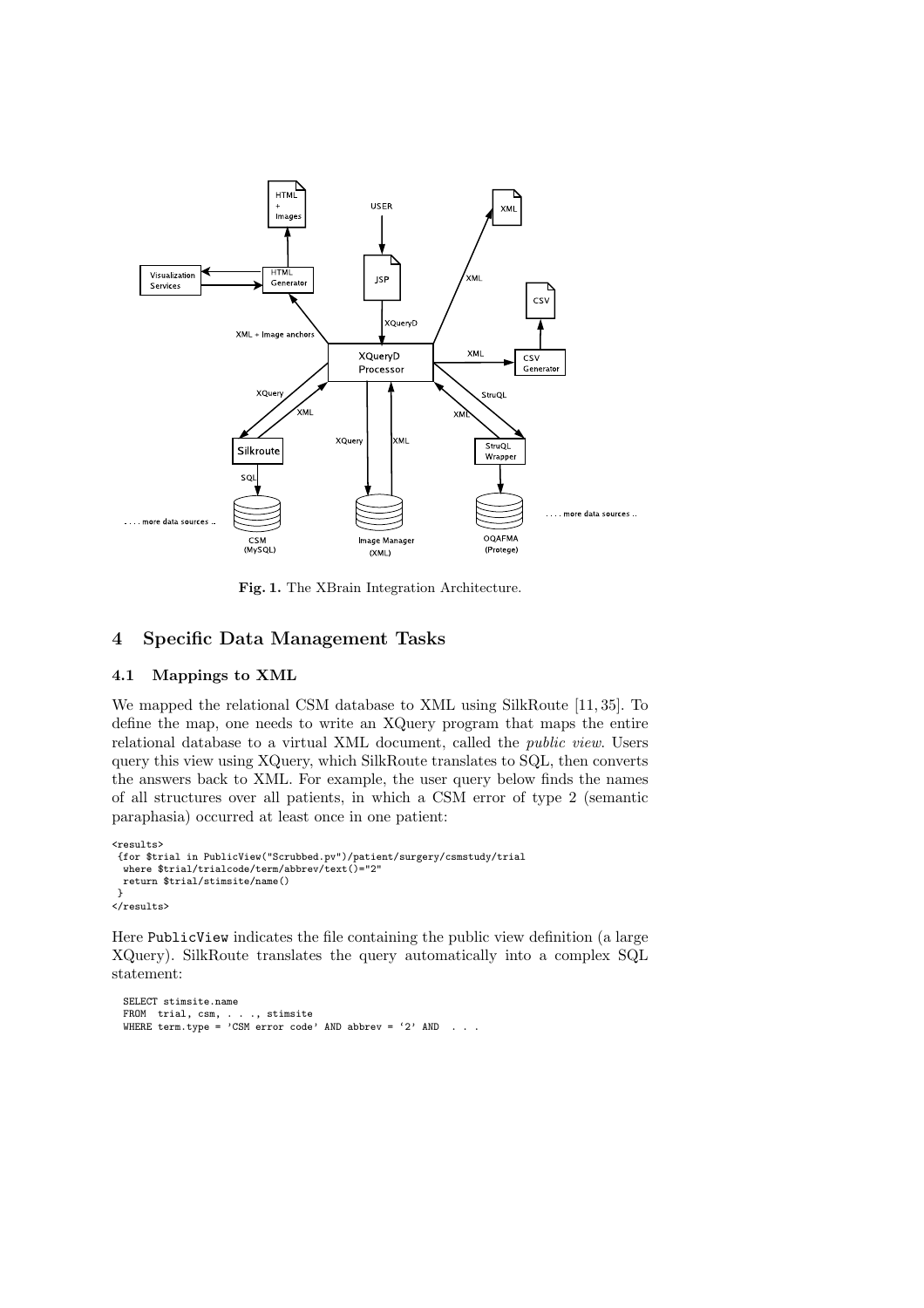```
ExprSingle ::= TblExpr | ... (* all expressions in XQuery remain here *)
TblExpr ::= NameClause WhereClause? OmitClause? RenameClause? ReturnClause?
NameClause ::= "table " TblName (" as " <NCName>)?
OmitClause ::= "omit " ColName (", " ColName)*
RenameClause ::= "rename " ColName as <NCName> (", " ColName as <NCName>)*
ReturnClause ::= "return " EnclosedExpr
TblName ::= <NCName><br>ColName ::= <NCName>
               : := <NCMameFunctionCall ::= <QName "("> (ExprSingle ("," ExprSingle)*)? ")" ("limit" IntegerLiteral)?
```
Fig. 2. The Grammar for RXQuery

Writing the public view was a major task. For XBrain, it had 583 lines of XQuery code, which was repetitive, boring to write, and error prone. We needed a more efficient tool to write such mappings, in order to easily extend XBrain to other sources. For that, we developed a simple extension to XQuery that allows the easy specification of complex mappings from relational data to XML.

RXQuery: A Language for Mapping Relations to XML Our new language allows users to concisely specify complex mappings from relational databases to XML such that (1) default mappings are done automatically, by using the relational database schema, and (2) the user can override the defaults and has the full power of XQuery. The grammar is shown in Fig. 2. It extends the XQuery syntax with seven new productions, by adding "table expressions", TblExpr to the types of expressions in the language. The RXQuery preprocessor takes as input a relational database schema and an RXQuery expression and generates an XQuery expression that represents a public view.

Example 1. We illustrate RXQuery with three examples, shown in Fig. 3. In all of them we use a simple relational database schema consisting for the two relations below, which are a tiny, highly simplified fragment of CSM:

```
patient(pid, name, dob, address)
surgery(sid, pid, date, surgeon)
```
Consider Q1 in Fig. 3 and its translation to XQuery. By default, every column in the relational schema is mapped into an XML element with the same name. Here CanonicalView() is a SilkRoute function that represents the canonical view of the relational database.

Query Q2 illustrates the omit and the rename keywords that omit and/or rename some of these attributes, and the where and the return clauses that allow the user to restrict which rows in the table are to be exported in XML and to add more subelements to each row. In  $Q2$ , the name column is omitted, the dob column is exported as the @date-of-birth attribute, rather than the default dob element, and an additional element age is computed for each row.

RXQuery is especially powerful when specifying complex, nested public views, which is the typical case in practice.  $Q3$  is a very simple illustration of this power.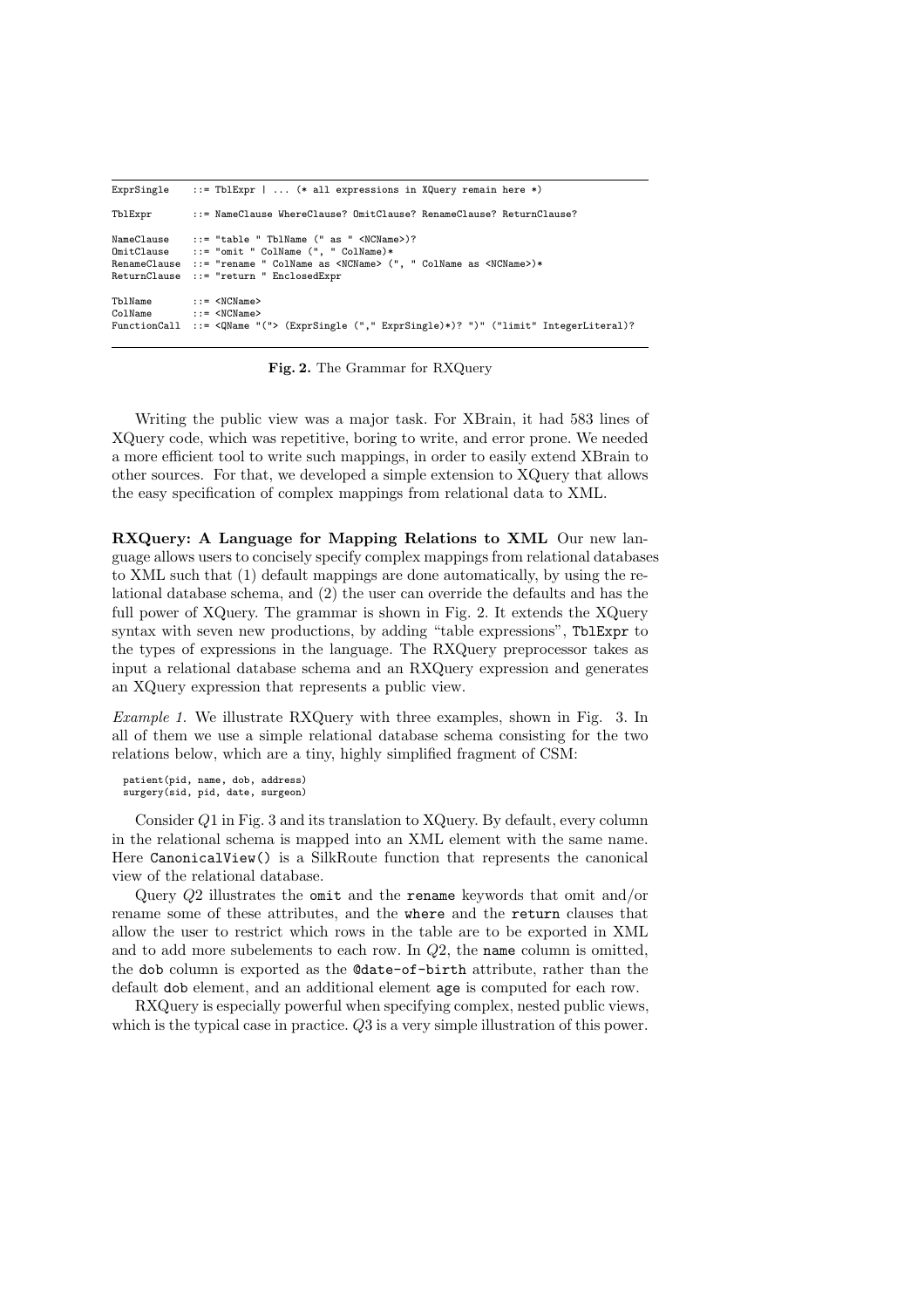| RXQuery                                                                                                                                                                                             | Translation to XQuery                                                                                                                                                                                                                                                                                                                                                                                                                                                                                                                                                                                                                         |
|-----------------------------------------------------------------------------------------------------------------------------------------------------------------------------------------------------|-----------------------------------------------------------------------------------------------------------------------------------------------------------------------------------------------------------------------------------------------------------------------------------------------------------------------------------------------------------------------------------------------------------------------------------------------------------------------------------------------------------------------------------------------------------------------------------------------------------------------------------------------|
| $Q1$ table patient                                                                                                                                                                                  | for \$Patient in CanonicalView()/patient<br>return<br><patient><br/><pid> { \$Patient/pid/text() } </pid><br/><name> { \$Patient/name/text() } </name><br/><dob> { \$Patient/dob/text() } </dob><br/><address> { \$Patient/address/text() } </address><br/></patient>                                                                                                                                                                                                                                                                                                                                                                         |
| $Q2\!$ table patient<br>omit name<br>rename dob as @date-of-birth<br>where $Pational/dob/text() < 1950$<br>return<br>$\langle age \rangle$<br>$\{$ 2005 - \$Patient/dob/text() }<br>$\langle$ /age> | for \$Patient in CanonicalView()/patient<br>where \$Patient/dob/text() < 1950<br>return<br><patient \$patient="" date-of-birth="" dob="" text()''=""><br/><math>\pi</math> <math>\{\</math> <math>\</math> Patient/pid/text() <math>\}</math> <br/><address> { \$Patient/address/text() } </address><br/><age> { <math>2005 - \$Pattern / dob / text()</math> } </age><br/></patient>                                                                                                                                                                                                                                                         |
| $Q3$ table patient<br>return<br>table surgery omit pid<br>where $\theta$ Patient/pid/text() =<br>\$Surgery/pid/text()                                                                               | for \$Patient in CanonicalView()/patient<br>return<br><patient><br/><pid> { \$Patient/pid/text() } </pid><br/><name> { \$Patient/name/text() } </name><br/><math>\langle</math>dob&gt; { <math>\langle</math>Patient/dob/text() } <math>\langle</math>/dob&gt;<br/><address> { \$Patient/address/text() } </address><br/>for \$Surgery in CanonicalView()/surgery<br/>where <math>\Phi</math>Patient/pid/text() = <math>\Phi</math>Surgery/pid/text()<br/>return <surgery><br/><sid> \$Surgery/sid/text() </sid><br/><date> \$Surgery/date/text() </date><br/><surgeon> \$Surgery/surgeon/text()<br/></surgeon><br/></surgery><br/></patient> |

Fig. 3. Examples of RXQuery and their translations to XQuery.

Here, the nested subquery is a simple table expression, which is expanded automatically by the preprocessor into a complex subquery.

In addition to the features illustrated in the example, RXQuery includes functions, which we have found to be important in specifying complex mappings, since parts of the relational database need to be included several times in the XML document. The limit n clause (see Fig. 2) represents a limit on the recursion depth, when the function is recursive: this allows us some limited form recursive XML views over relational data (SilkRoute does not support recursive XML structures).

One measure of effectiveness of RXQuery is its conciseness, since this is correlated to the readability and maintainability of the public views. Fig. 4 reports the number of lines for two public views: for CSM and for the original version of IM (which is in a relational database). The CSM public view became about 5 times smaller, shrinking from 583 lines in XQuery to 125 lines in RXQuery. The IM public view shrank from an original XQuery with 1383 lines of code to an RXQuery expression with only 151 lines. In both examples, the XQuery public view generated automatically by the RXQuery preprocessor was only sightly larger than the original manual public view.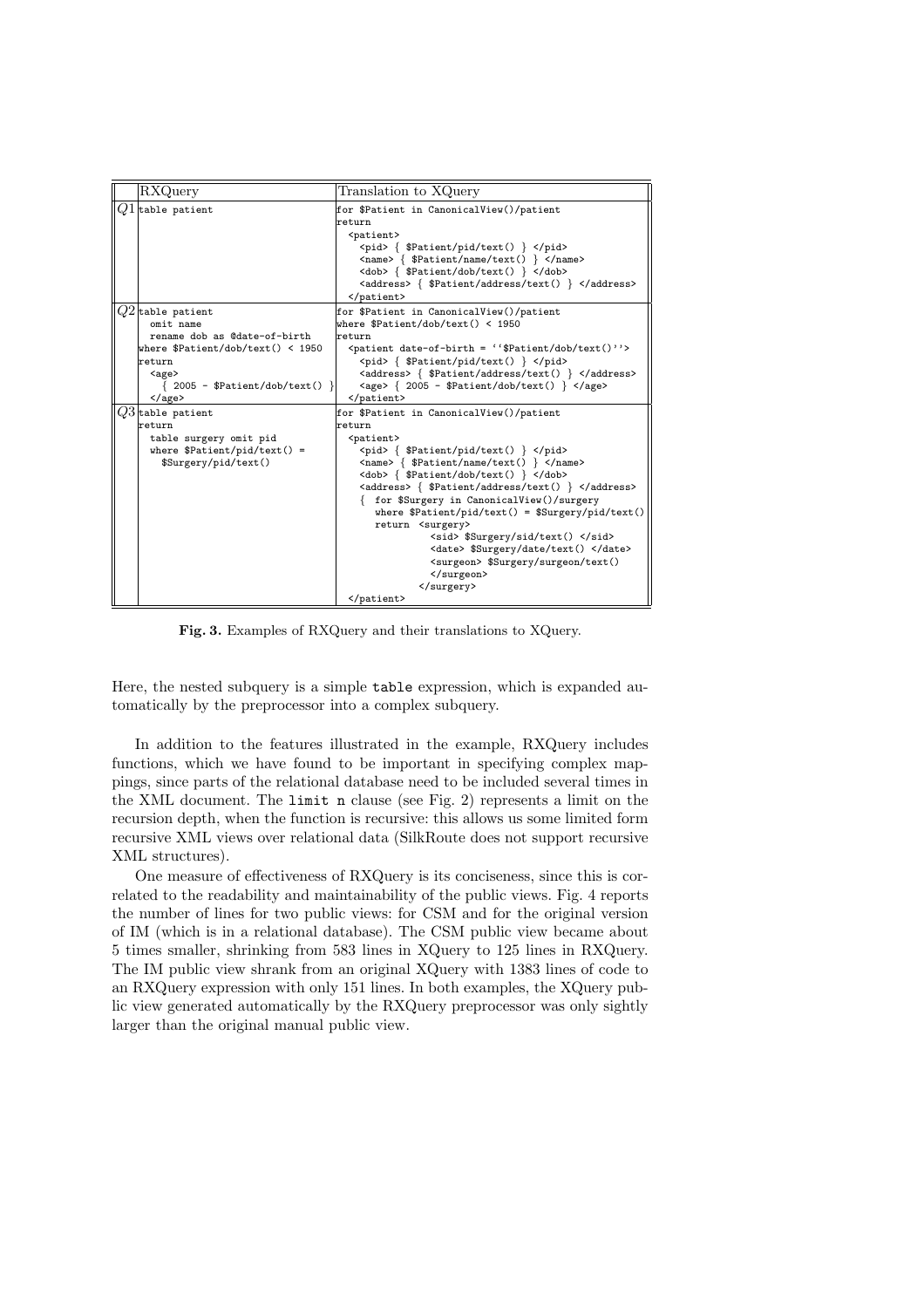| PV for CSM: |                                      |     |                   |       | PV for IM:                                        |           |                   |       |  |
|-------------|--------------------------------------|-----|-------------------|-------|---------------------------------------------------|-----------|-------------------|-------|--|
|             | Public View                          |     | Lines Words Chars |       | Public View                                       |           | Lines Words Chars |       |  |
|             | XQuery(manual)                       |     | 583 1605          | 28582 | XQuery(manual)                                    |           | 1383 3419         | 64393 |  |
|             | $\frac{RXQuery(w/o functions)}{141}$ |     | 352               | 4753  | $\vert$ RXQuery(w/o functions) $\vert$ 381   1178 |           |                   | 14987 |  |
|             | $\frac{RXQuery(w/$ functions) 125    |     | 303               | 4159  | $\text{RXQuery}(w / \text{ functions})$ 151       |           | <b>1427</b>       | 5603  |  |
|             | XQuery(generated)                    | 634 | 1633              | 34979 | XQuery(generated)                                 | 1427 3575 |                   | 66105 |  |

Fig. 4. Two examples of large public views defined in RXQuery: on the CSM database and on the original relational version of the IM (Image Manager) database. The tables show the original, manual definition of the public view in XQuery, the definition in RXQuery without functions, the same with functions, and the resulting, automaticallly generated XQuery.

Mapping Other Data Sources to XML While most data sources can be mapped to XML in a meaningful way, sometimes this is not possible. In such cases we decided to keep the original data model, rather than massaging it to an artificial XML structure. The Foundational Model of Anatomy (FMA) is a rich ontology, which is best represented as a graph, not a tree. We kept its query interface, OQAFMA, which uses StruQL as a query language and allows users to express complex recursive navigation over the ontology graph. For example, the StruQL query below returns all anatomical parts that contain the middle part of the superior temporal gyrus:

```
WHERE Y->":NAME"->"Middle part of superior temporal gyrus",
        X->"part"*->Y,
X->":NAME"->Parent
CREATE Concept(Parent);
```
The query computes a transitive closure of the part relationship. While the query data model is best kept as a graph, the query answers can easily be mapped back into XML. In our example, the answer returned by OQAFMA is:

```
<results> <Concept> <Ancestor>Neocortex</Ancestor> </Concept>
         <Concept> <Ancestor>Telencephalon</Ancestor> </Concept>
  . . . . . . . .
```
#### </results>

Finally, native XML data are queried directly using XQuery. In our case, the Image Manager data (IM) is stored in XML and queried using Galax [13]. The following example finds all images annotated by the middle part of the superior temporal gyrus:

```
for $image in document("image_db.xml")//image
where $image/annotation_set/image_annotation/name/text() =
                                    "middle part of the superior temporal gyrus"
return <image> {$image/oid} </image>
```
#### 4.2 Distributed XQuery Processing

The standard approach to data integration is based on a mediator, an architecture proposed by Gio Wiederhold [38]. With this approach, a single mediator schema is first described over all sources, and all local sources are mapped into the mediated schema.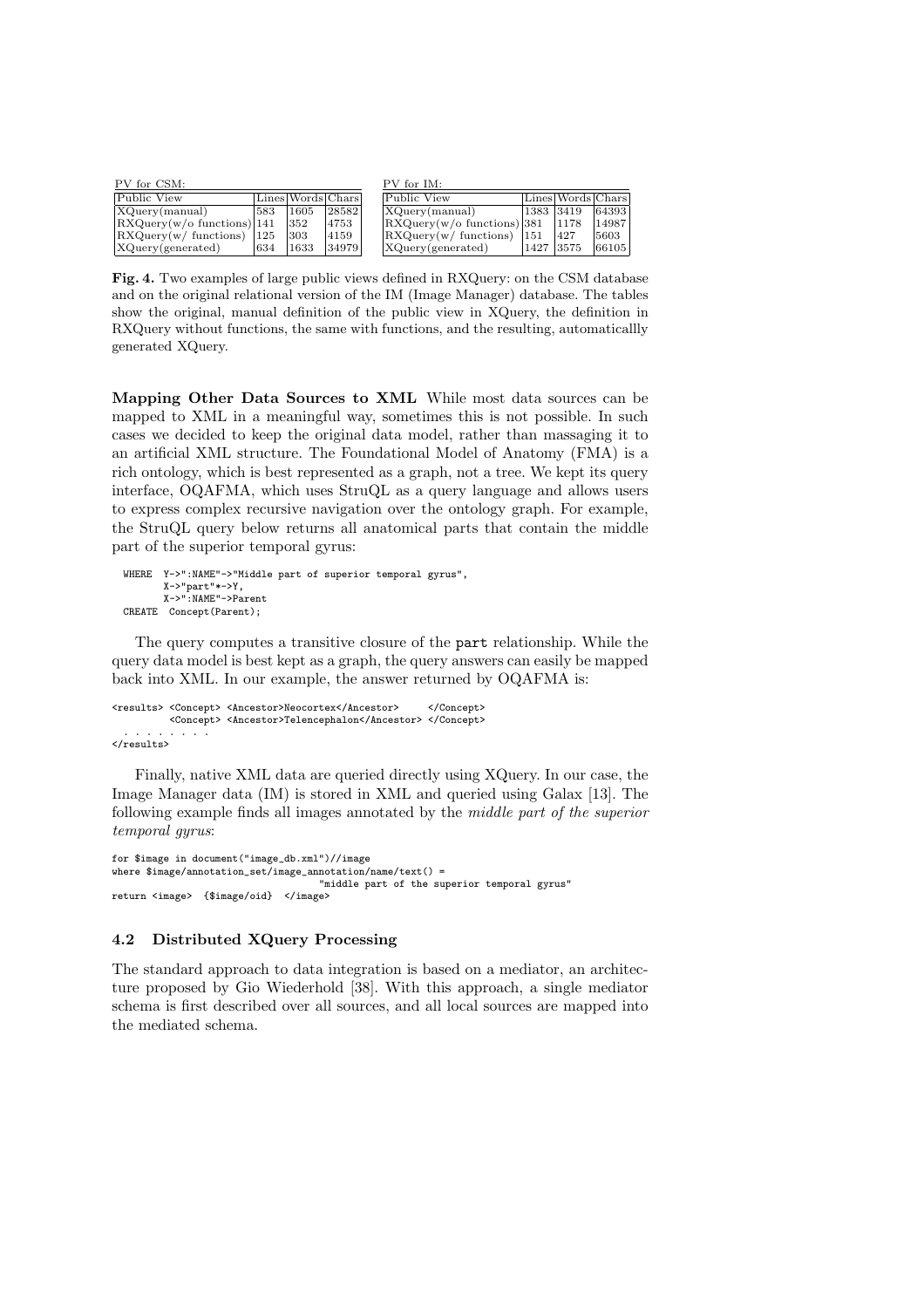ExprSingle ::= "execute at" <URL> [ "xquery" { ExprSingle } | "foreign" { String } ] ( "handle" <VAR>:<NAME-SPACE> <EXPR> )\*

#### Fig. 5. Grammar for XQueryD

We found this approach too heavy duty for our purpose, for three reasons. First, mediators are best suited in cases when the same concept appears in several sources, and the mediated concept is the set union of the instance of that concept at the sources. For example, BioMediator, a mediator-based data integration project for genetic data [32], integrates several sources that have many overlapping concepts: e.g. most sources have a gene class, and the mediator defines a global gene class which is the logical union of those at the local sources; similarly, most sources have a protein concept, which the mediator also unions. By contrast, in XBrain the concepts at the sources are largely disjoint, and the mediated schema would trivially consist of all local schemas taken together, making the mediator almost superfluous.

The second reason is that mediator based systems require a unique data model for all sources, in order to be able to perform fully automatic query translation. They also hide the schema details at sources from the user, allowing inexperienced users to access large numbers of data sources. None of these applies to XBrain: some sources (like FMA) are best kept in their native datamodel, which is not XML, and our sophisticated users are quite comfortable with the details of the source schemas.

Finally, despite fifteen years of research, there are currently no widely available, robust tools for building mediator systems.

Our approach in XBrain is different, and is based on a distributed evaluation of XQuery. All local sources are fully exposed to the users, who formulate XQuery expressions over them.

XQueryD: A Distributed XQuery Language The goal is to allow users to query multiple sources in one query. While this can already be done in XQuery, it supports only the data shipping model (through the document() function): it fetches all data sources to a single server, then runs the query there. This is a major limitation for many applications, especially when some data sources are very large, or when a data source is only a virtual XML view over some other logical data model. For example, our CSM data source is not a real XML document, but a virtual view over a relational database. If we materialized it, the 8MB relational database becomes a 30MB XML document; clearly, it is very inefficient to fetch the entire data with document(). We propose a simple extension to XQuery that allows query shipping to be expressed in the language, in addition to data shipping. The language consists of a single new construct added to ExprSingle, and is shown in Fig. 5

Example 2. We illustrate XQueryD with one single example. The query in Fig. 6 integrates three sources: the Image database (XML), the CSM databases (rela-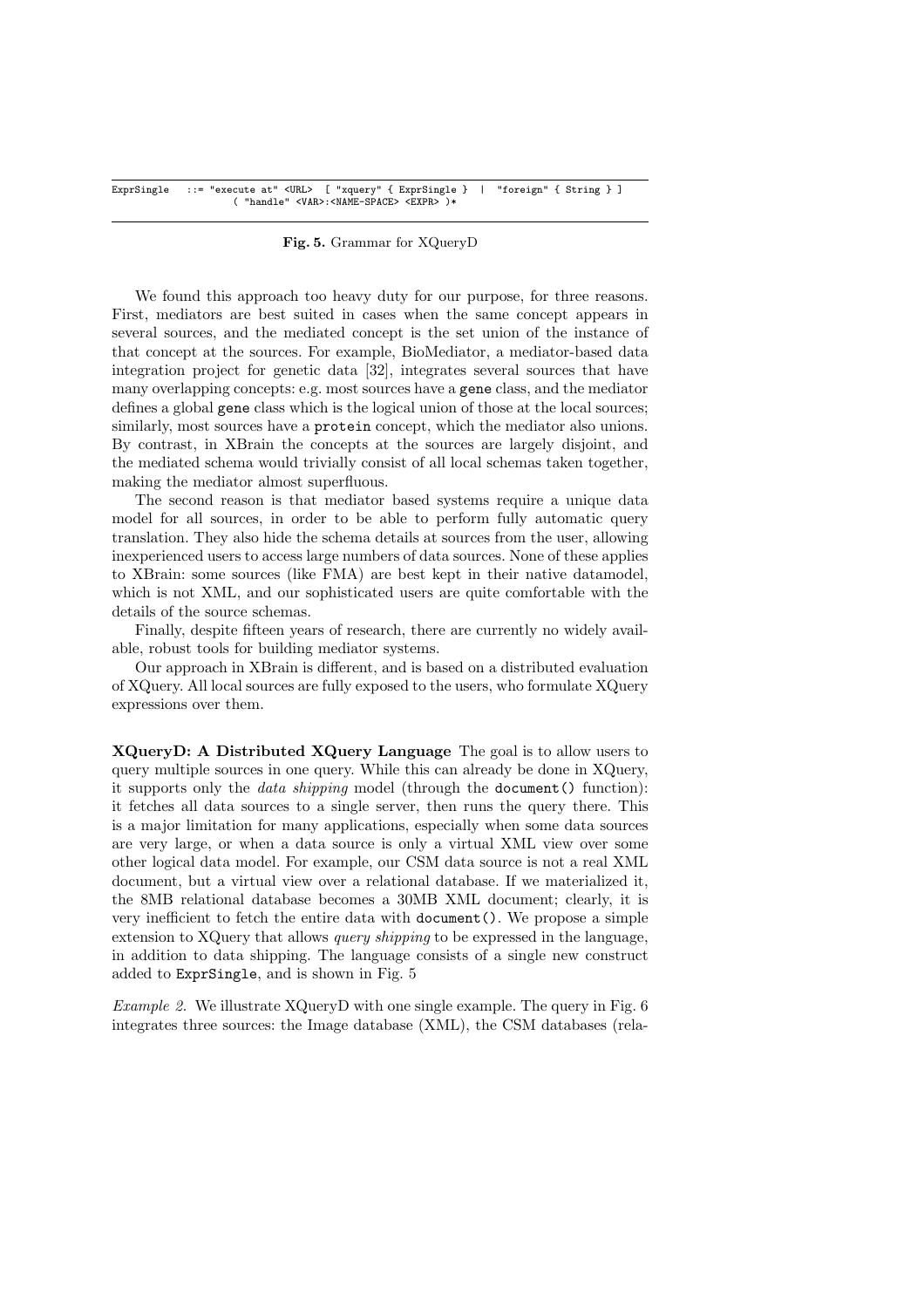```
for $image in document("image_db.xml")//image
let $region_name := execute at "http://csm.biostr.washington.edu/axis/csm.jws"
      xquery { for $trial in PublicView("Scrubbed.pv")/patient/surgery/csmstudy/trial
               where $trial/trialcode/term/abbrev/text()="2"
               return $trial/stimsite/name()
            },
    $surrounding_regions :=
        for $term in $region_name
        return <term> {(execute at "http://csm.biostr.washington.edu/oqafma"
                        foreign {WHERE Y->":NAME"->"$term",
                                        X->("part")*->Y,
                                        X->":NAME"->Ancestor
                                  CREATE Concept(Ancestor); }
                        )/results/Concept/text()
                      }
               </term>
where $image/annotation_set/image_annotation/name/text() = $surrounding_regions/text()
return $image/oid/text()
```
Fig. 6. Example of a query in XQueryD

tional), and the OQAFMA database (ontology). The query starts at the image database, and iterates over all images. The execute at command instructs the query processor to send the subsequent query to a remote site for execution: there are two remote queries in this example. The query returns all images are annotated by an anatomical name that is part of the anatomical region surrounding any language site with error type 2.

We initially implemented XQueryD by modifying Galax to accept the new constructs, which was a significant development effort. Once new versions of Galax were released, we found it difficult to keep up with Galax' code evolution. We are currently considering implementing a translator from XQueryD to XQuery with Webservice calls that implement the execute statements. For the future, we argue for the need of a standard language extension of XQuery to support distributed query processing in query shipping mode.

Discussion There is a tradeoff between the mediator-based approach and the distributed query approach. In XQueryD users need to know the sources' schemas, but can formulate arbitrarily complex queries as long as these are supported by the local source. Adding a new source has almost no cost. A mediator based systems presents the user with a logically coherent mediated schema, sparing him the specific details at each source; it can potentially scale to large number of sources. On the other hand, users can only ask limited form of queries supported by the mediator, typically conjunctive queries (i.e. without aggregates or subqueries), and the cost of adding a new source is high.

## 4.3 Graphical Query Interface

In order to allow easy access to the integrated sources and to all data processing tools, XBrain needs to allow users to formulate complex queries over the data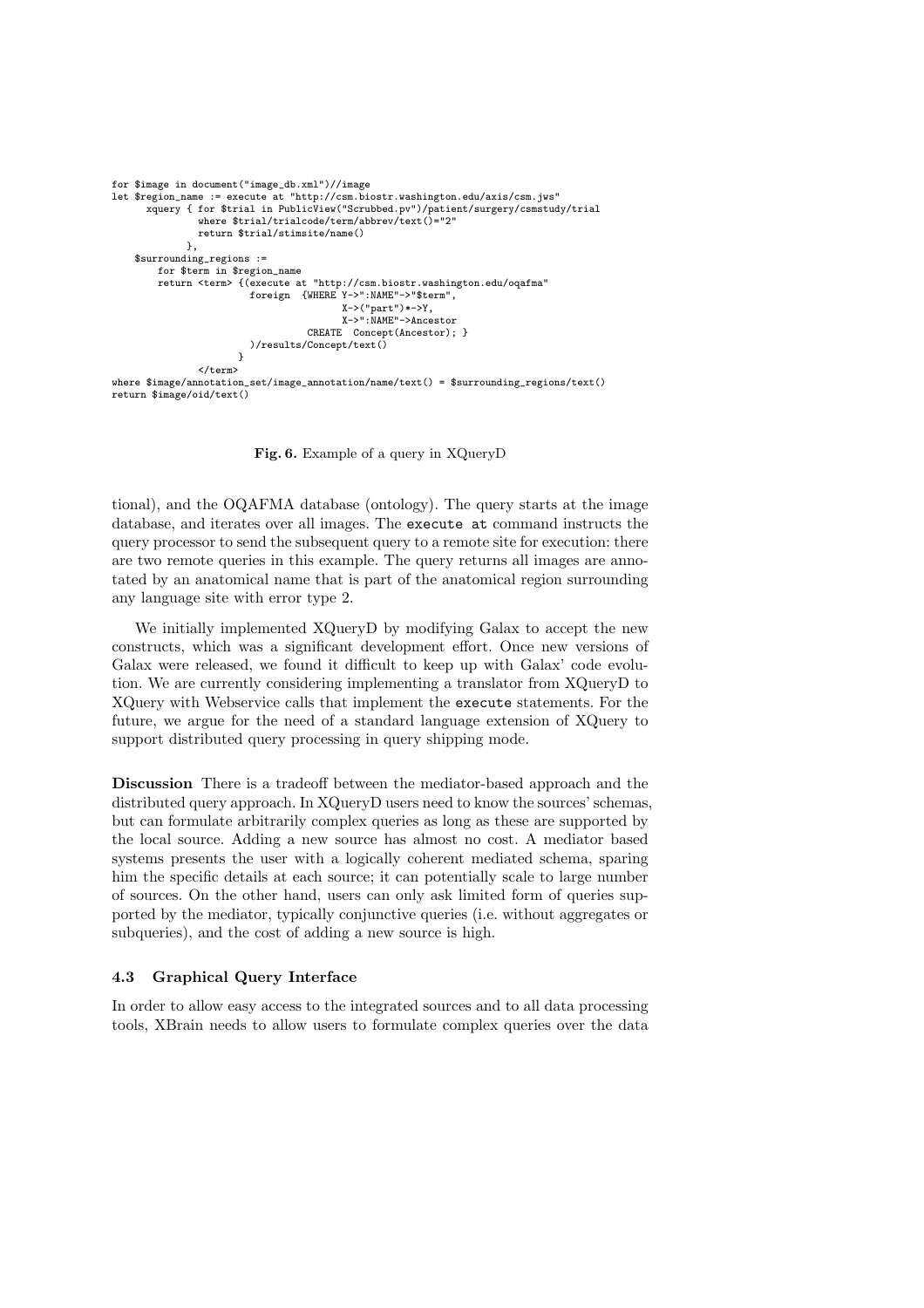without necessarily being competent in a query language. Our current approach is to provide the user with (a) a free form for typing XQueryD expressions, (b) a number of predefined XQueryD expressions, which can be modified by the users in free form, and (c) a simple interface that allows users to save query expressions and later retrieve and modify them. This part of the system will be extended in the future with elements of graphical query languages; there is a rich literature on graphical query interfaces, e.g. QBE [40] and XQBE [4].

#### 4.4 Heterogeneous Output Formats

The output of XQueryD is a single XML document describing the results of integrating data from the different data sources. While such a document may be useful for analysis programs or XML-savvy users, it is not the most intuitive. Thus, we allow users to choose alternative output formats, including both common formats such as HTML or CSV (comma separated values for input to Excel), and formats that are specific for an application.

In our approach, the system generates automatically an XSLT program for each XQueryD, and for each desired output format. The XSLT program is simply run on the query's answer and generates the desired output format. We currently support CSV, HTML, and some proprietary formats for image generation tools. To generate the XSLT program, the system needs to know the structure of the XML output, i.e. the element hierarchy and the number of occurrences of each child, which can be  $\ast$ , 1, or ? (0 or 1). In an early version we computed this structure by static analysis on the query (type inference), but we found that code brittle and hard to maintain and are currently extracting the structure from the XML output: the tiny performance penalty is worth the added robustness. Figure 7 (a) shows four possible output formats for the same output data: in XML format, in CSV format, in HTML format, and as an image.

#### 4.5 Integration of Heterogeneous Visualization Tools

Common output transformations, such as HTML or CSV as noted in the previous section, can be part of a generic integrated application that could be applied to many different problems. However, each biomedical application will have its own special output requirements that may best be addrsseed by independent visualization tools. Our approach to this problem is to create independent tools that can run as web services callable by the XBrain application. We have experimented with such services for a 2-D image visualization tool that accepts XML output from the CSM database and generates an image showing the locations on a 2-D sketch of the brain where specific types of language processing occur.

Such an approach may also be useful for 3-D visualization of query results, using a server-based version of our BrainJ3D visualization tool [26]. Interactive visualization and analysis of the results, which might include new query formation, will require alternative approaches, such as a Web Start application that can create an XQuery for the integrated query system.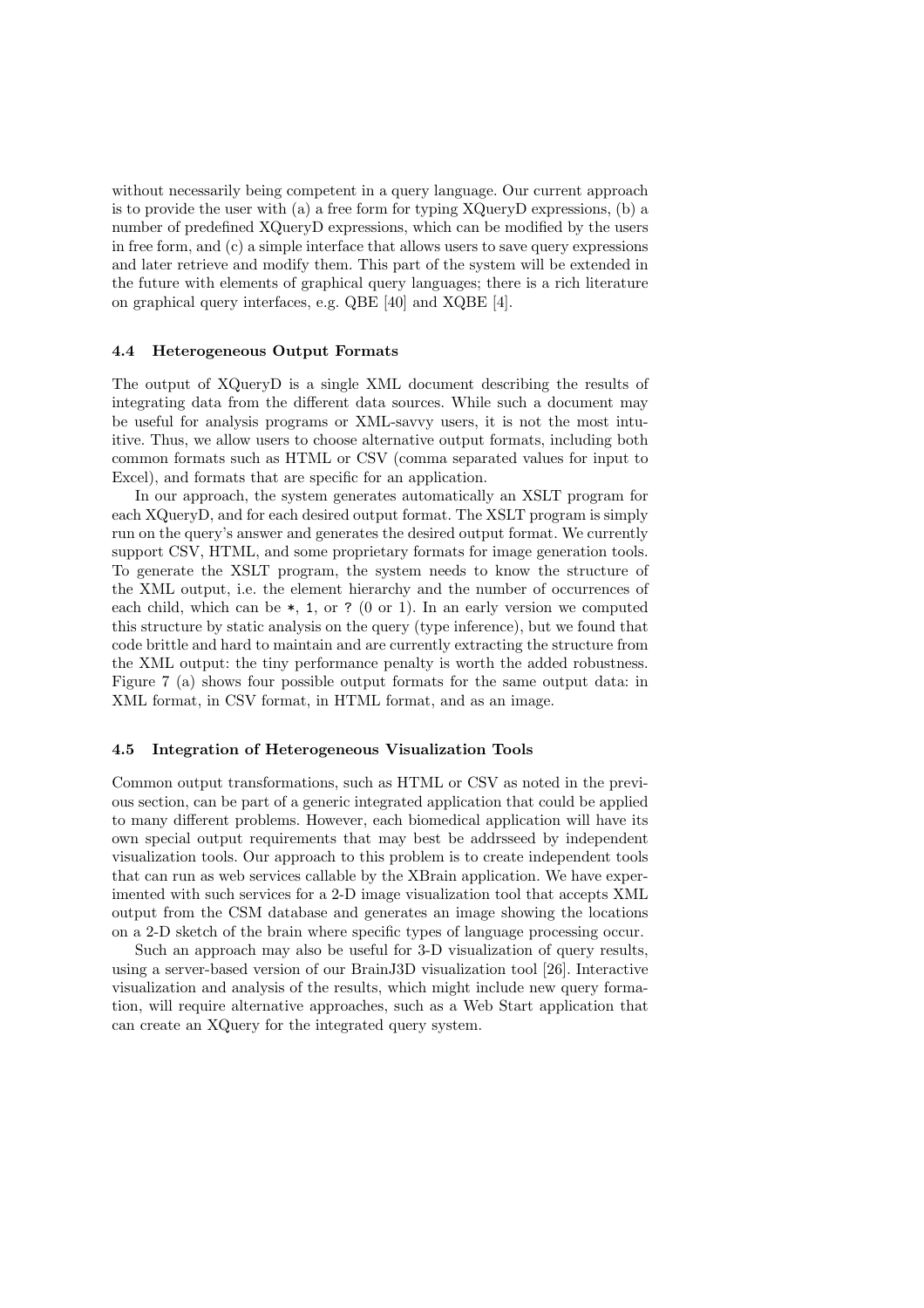

Fig. 7. Different query output formats (XML, CSV, HTML, and Image) (a). Query for embedding images in XML files (b).

Our approach is as follows (we refer to Fig. 1 below). Every visualization tool must be a Webservice and offer a common interface that accepts some tool specific input parameters and generates an image (jpeg file). The XQueryD expression returns certain subelements in the answer that are anchors to visualization Webservices. The user has to explicitly construct these anchors, like in Fig. 7 (b), which returns a set of stimulation sites, each with an image of the brain with the corresponding stimulation site highlighted. The answer to the query contain elements image-anchor. When the HTML generator (see Fig. 1) translates the XML document into HTML, it processes the image anchors by calling the appropriate Webservice with the appropriate parameters, then embeds the resulting images in the HTML table.

# 5 Related Work

Distributed Query Processing There is a rich literature on distributed query processing and optimization; a survey is in [22]. Our syntactic approach to distributed query is closest in spirit to the Kleisli system [39], and also re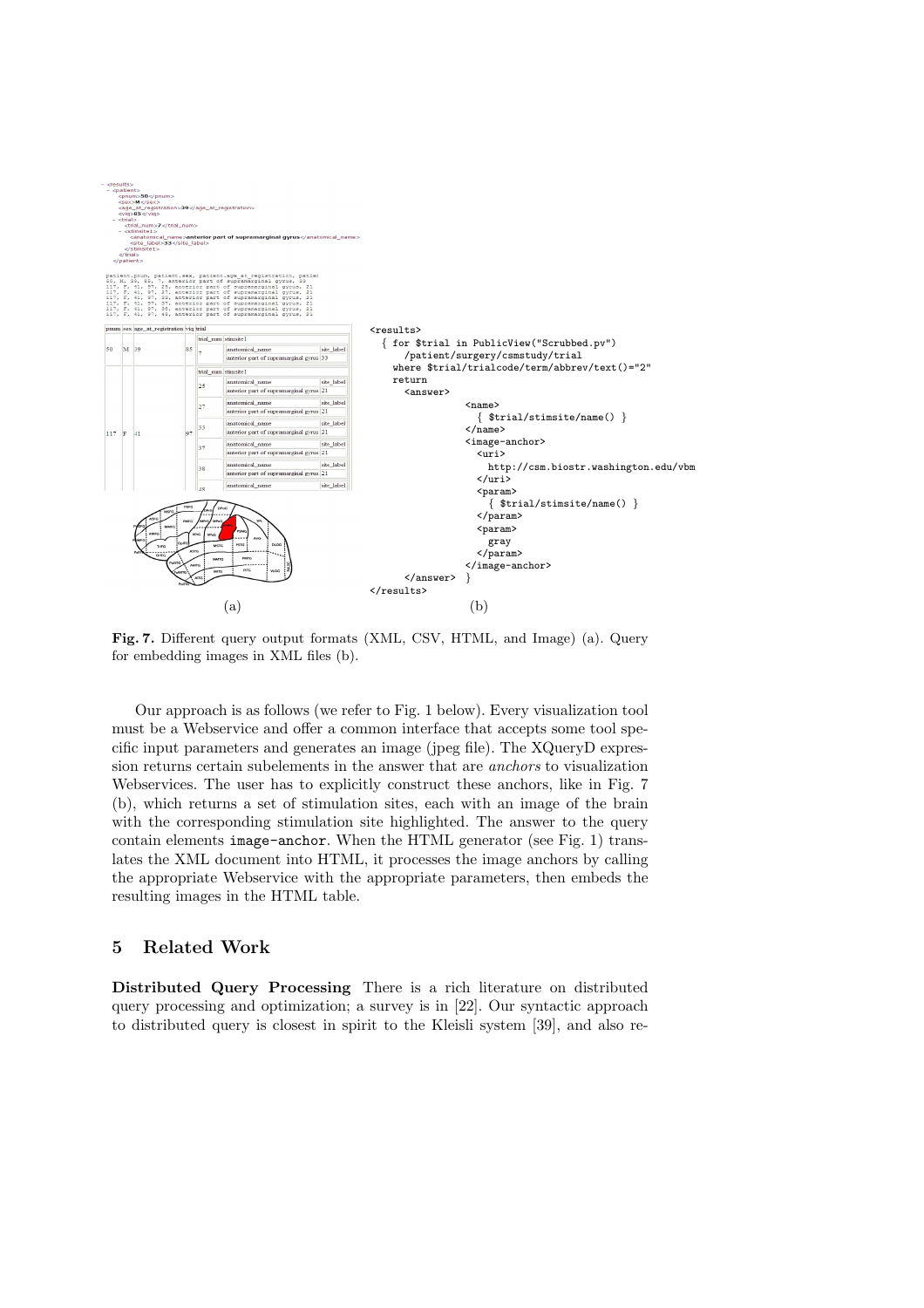lated to process calculi and their application to database queries [31, 17]. Unlike ubQL [31], we use only one communication primitive, namely the migration operator execute, and omit channels and pipelining. A different approach to distributed data is Active XML [3, 2, 1]. Here an XML tree may contain calls to Webservices that return other XML fragments. Query evaluation on Active XML naturally leads to distributed execution. XQueryD differs from Active XML in several ways. In Active XML the data need to be modified by inserting Webservice calls and users are unaware of the distributed nature of the data; by contrast, in XQueryD the data do not need to be modified, while queries require detailed knowledge of the sources and their capabilities.

Mapping Relational Data to XML Mapping relational data to XML has been discussed extensively [14, 8, 34, 33, 37, 12]. In addition, most of the database vendors today offer some support for XML publishing: Oracle [24, 10], SQL Server [25], BEA's Liquid Data [9]. Each mapping language is proprietary, and can only be used in conjunction with that particular product (relational database or query engine). In addition, none offers any shortcuts to defining the mapping: users have to write each piece of the mapping. In contrast RXQuery is more lightweight, and is translated into XQuery, and is specifically designed to be very concise when defining complex mappings.

Other Related Work For XQuery processing we use the Galax, which is described in [13]. For translating XQuery to SQL we use SilkRoute, whose architecture is described in [11], and which we recently extended significantly to generated optimized SQL code: the extensions and optimizations are described in [29]. Other optimization techniques for the XQuery to SQL translation are discussed in [23]. There is a rich literature on graphical query interfaces, starting with Zloof's QBE [40]. Recent work describes a graphical query interface to XQuery, called XQBE, is in [4].

# 6 Conclusions

The high complexity in integrating today's biomedical data has two root causes: the fact that the data are increasingly distributed and generated by collaborative environments, and the fact that they are processed, analyzed and visualized by increasingly more complex tools. We have described a framework for integrating data and tools for biomedical data, with a specific application to the University of Washington's Human Brain Project.

Acknowledgments: This work was funded in part by NIH Human Brain Project grant DC02310 and Suciu was partially supported by the NSF CAREER Grant IIS-0092955, NSF Grants IIS-0140493, IIS-0205635, and IIS-0428168, and a gift from Microsoft.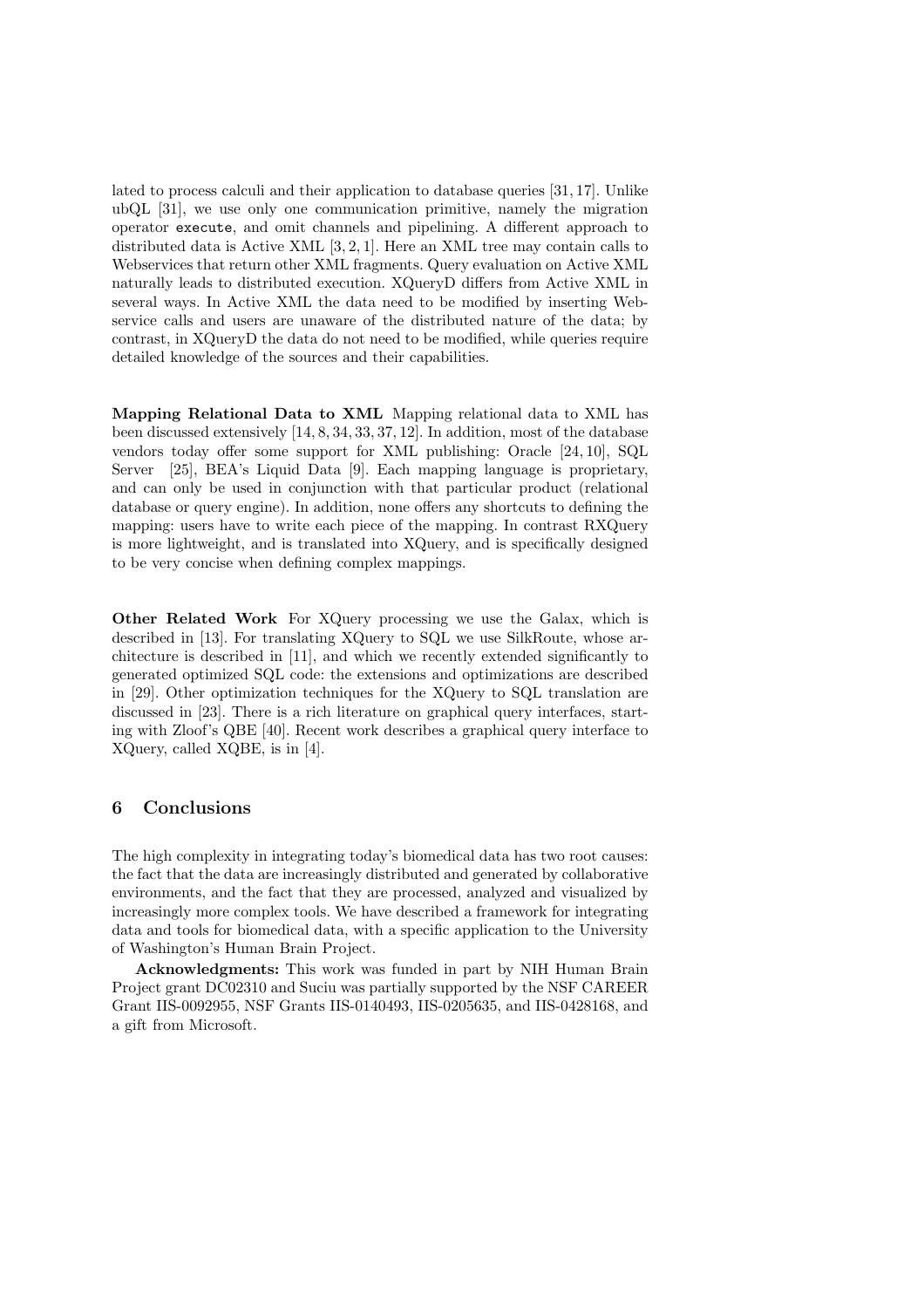## References

- 1. S. Abiteboul, O. Benjelloun, B. Cautis, I. Manolescu, T. Milo, and N. Preda. Lazy query evaluation for active XML. In SIGMOD, 2004.
- 2. S. Abiteboul, O. Benjelloun, and T. Milo. Positive active xml. In PODS, 2004.
- 3. S. Abiteboul, A. Bonifati, G. Cobena, I. Manolescu, and T. Milo. Dynamic xml documents with distribution and replication. In SIGMOD, pages 527–538, 2003.
- 4. E. Augurusa, D. Braga, A. Campi, and S. Ceri. Design of a graphical interface to XQuery. In Proceedings of the ACM Symposium on Applied Computing (SAC), pages 226–231, 2003.
- 5. J. Brinkley, R. Jakobovits, and C. Rosse. An online image management system for anatomy teaching. In Proc. AMIA Fall Symposium, page 983, 2002.
- 6. J. Brinkley, B. Wong, K. Hinshaw, and C. Rosse. Design of an anatomy information system. Computer Graphics and Applications, 19(3):38–48, 1999. Invited paper.
- 7. J. F. Brinkley, L. M. Myers, J. S. Prothero, G. H. Heil, J. S. Tsuruda, K. R. Maravilla, G. A. Ojemann, and C. Rosse. A structural information framework for brain mapping. In Neuroinformatics: An Overview of the Human Brain Project, pages 309–334. Mahwah, New Jersey: Lawrence Erlbaum, 1997. See also http://sig.biostr.washington.edu/projects/brain/.
- 8. M. Carey, D. Florescu, Z. Ives, Y. Lu, J. Shanmugasundaram, E. Shekita, and S. subramanian. XPERANTO: publishing object-relational data as XML. In Proceedings of WebDB, Dallas, TX, May 2000.
- 9. M. J. Carey. BEA liquid data for WebLogic: XML-based enterprise information integration. In ICDE, pages 800–803, 2004.
- 10. A. Eisenberg and J. Melton. SQL/XML is making good progress. SIGMOD Record, 31(2):101–108, 2002.
- 11. M. Fernandez, Y. Kadiyska, A. Morishima, D. Suciu, and W. Tan. SilkRoute : a framework for publishing relational data in XML. ACM Transactions on Database Technology, 27(4), December 2002.
- 12. M. Fernandez, A. Morishima, and D. Suciu. Efficient evaluation of XML middleware queries. In Proceedings of ACM SIGMOD Conference on Management of Data, Santa Barbara, 2001.
- 13. M. Fernandez and J. Simeon. Galax: the XQuery implementation for discriminating hackers, 2002. available from http://db.bell-labs.com/galax/.
- 14. M. Fernandez, D. Suciu, and W. Tan. SilkRoute: trading between relations and XML. In Proceedings of the WWW9, pages 723–746, Amsterdam, 2000.
- 15. M. F. Fernandez, D. Florescu, A. Y. Levy, and D. Suciu. Declarative specification of web sites with strudel. VLDB Journal, 9(1):38–55, 2000.
- 16. J. Funderburk, G. Kiernan, J. Shanmugasundaram, E. Shekita, and C. Wei. Technical note - XTABLES: Bridging relational technology and XML. IBM Systems Journal, 42(3):538–, 2003.
- 17. P. Gardner and S. Maffeis. Modelling dynamic Web data. In Proceedings of DBPL, pages 75–84, Potsdam, Germany, 2003.
- 18. X. Hertzenberg, A. Poliakov, D. Corina, G. Ojemann, and J. Brinkley. X-batch: Embedded data management for fmri analysis. In Society for Neuroscience Annual Meeting, page 694.21, San Diego, 2004.
- 19. K. Hinshaw, A. Poliakov, R. Martin, E. Moore, L. Shapiro, and J. Brinkley. Shapebased cortical surface segmentation for visualization brain mapping. Neuroimage, 16(2):295–316, 2002.